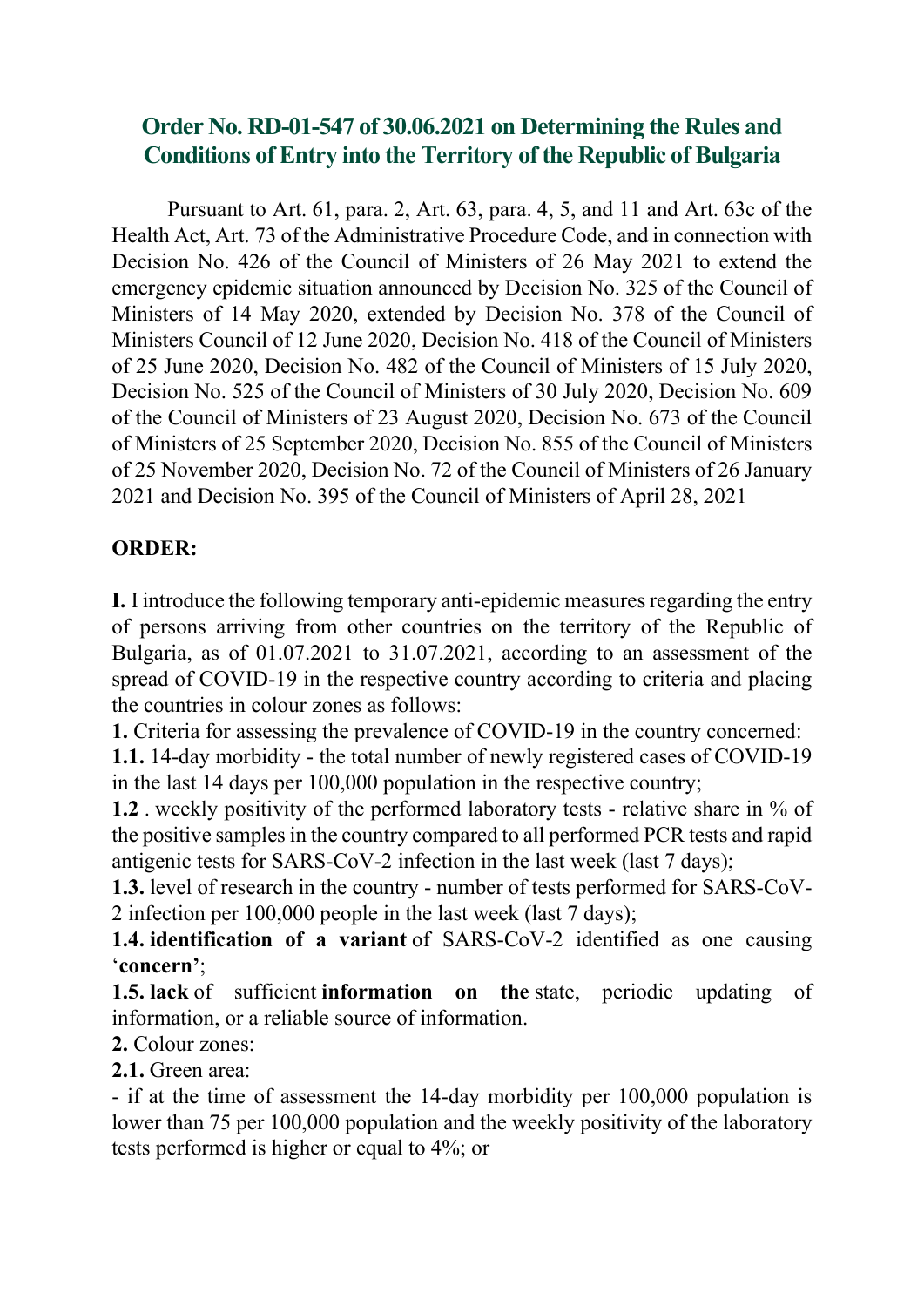- if at the time of assessment the 14-day incidence per 100,000 population is between 75 and 200 per 100,000 population and the weekly positivity of the laboratory tests performed is less than 4%.

2.2. Orange area:

- if at the time of assessment the 14-day incidence per 100,000 population is between 75 and 200 per 100,000 population and the weekly positivity of the laboratory tests performed is higher or equal to 4%; or

 - if at the time of assessment the 14-day incidence per 100,000 population is between 200 and 500 per 100,000 population.

2.3. Red zone:

- if at the time of assessment the 14-day incidence per 100,000 population is higher than or equal to 500 per 100,000 population; or

- lack of sufficient information on the country, periodic updating of information or a reliable source of information, or if the level of the survey is lower than 300 samples per 100 000 population; or

 - If a variant of SARS-CoV-2 causing 'concern' is spread in the country, taking into account the sequencing volumes and their level of transmission.

3. The list of countries by colour zone is given in Annex No. 1. The list shall be determined on the basis of information published by the European Centre for Disease Prevention and Control (ECDC) - for the Member States of the European Union and the European Economic Area (EU and EEA), the World Health Organisation, and the Centres for Disease Control - Atlanta, USA - for all countries and the spread of variants of "concern", and in the absence of data or inconsistencies in the data, official information can be collected through the data published on the websites of national health authorities. The list shall be reviewed at least once a week and, if necessary, updated on Monday, and may be updated more frequently if the epidemic situation in the country deteriorates. The updated list shall take effect as of 00.00 hrs on the next day.

3.1. The information under item 3 shall be monitored and prepared by the National Centre for Infectious and Parasitic Diseases.

4. Interim anti-epidemic measures for persons arriving from EU and EEA Member States and the Swiss Confederation, according to colour zones:

4.1. Green zone - allowed on the territory of the country upon presentation of a valid EU digital COVID certificate for vaccination, disease, or testing, or a similar document containing the same data as the EU digital COVID certificate, such as:

4.1.1. in the absence of a valid EU digital COVID certificate or a similar document containing the same data as the EU digital COVID certificate, the person shall be quarantined for 10 days at home or other accommodation where they have indicated that they will reside, with a prescription issued by the director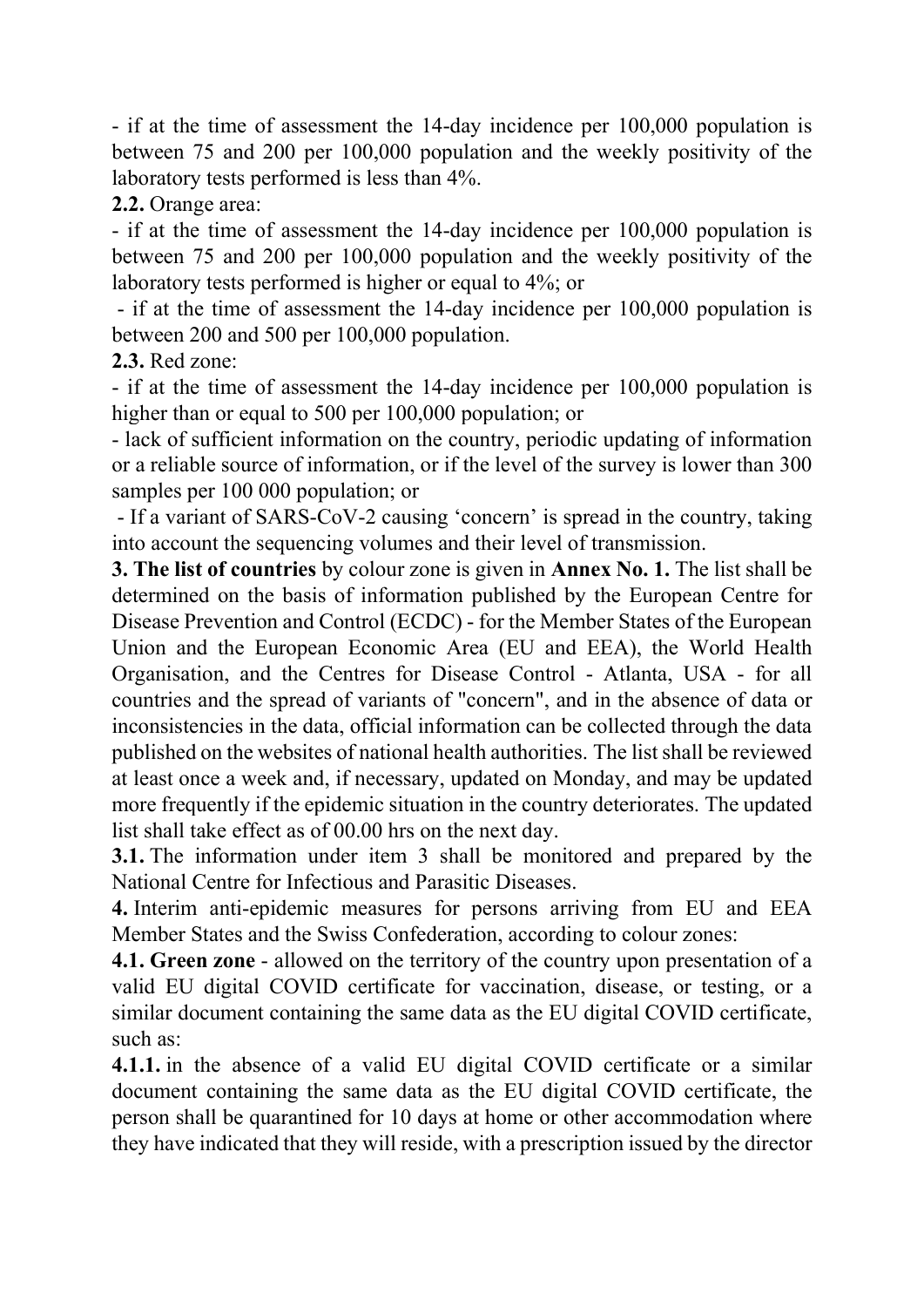of the respective regional health inspection or a deputy director authorised by them;

4.1.2. the director of the respective regional health inspection may revoke the issued order for quarantine upon submission by e-mail of a document showing a negative result of a polymerase chain reaction test conducted within 24 hours of entering the country to prove COVID-19 or by a rapid antigen test as specified in Annex No. 2. The prescription shall be revoked within 24 hours from the presentation of the document showing a negative result from the conducted examination.

4.2. Orange zone - allowed on the territory of the country only upon presentation of a valid EU digital COVID certificate for vaccination, disease or testing, or a similar document containing the same data as the EU digital COVID certificate. In the case of at least a total of 5 percent of all persons entering from orange-zone countries, a COVID-19 test shall be performed by a rapid antigen test.

4.3. Red zone - not allowed on the territory of the country.

5. Interim anti-epidemic measures for persons arriving from countries other than the EU, EEA, and the Swiss Confederation:

5 .1. All persons arriving from countries other than the EU, EEA, and the Swiss Confederation and not falling under item 5.2. shall be considered to arrive from orange zones and shall be admitted to the territory of the country only upon presentation of a valid EU digital COVID vaccination certificate, a certificate for illness or for a test performed, or of a similar document containing the same data as the EU digital COVID certificate.

5. 2 . Red zone - not allowed on the territory of the country.

6. Exceptions to the measures under items 4 and 5 are allowed, as follows:

6.1. Persons arriving from the countries of red zones shall be allowed on the territory of the country upon presentation of a valid EU digital COVID certificate for vaccination or illness or on a similar document containing the same data as the EU digital COVID certificate, and at the same time upon presenting a negative result of conducted a polymerase chain reaction study for COVID-19, which are: (a) medical professionals, medical researchers, social workers, and their supervisors, where the purpose of the journey is related to the profession they are pursuing;

(b) workers involved in the supply of medicinal products, medical devices and personal protective equipment, medical equipment, including its installation and maintenance;

(c) officials (heads of state, members of governments, etc.) and members of their delegations, as well as diplomats, members of the administrative and technical staff of foreign missions, employees of international organisations, military personnel, members of the security services, and the public order and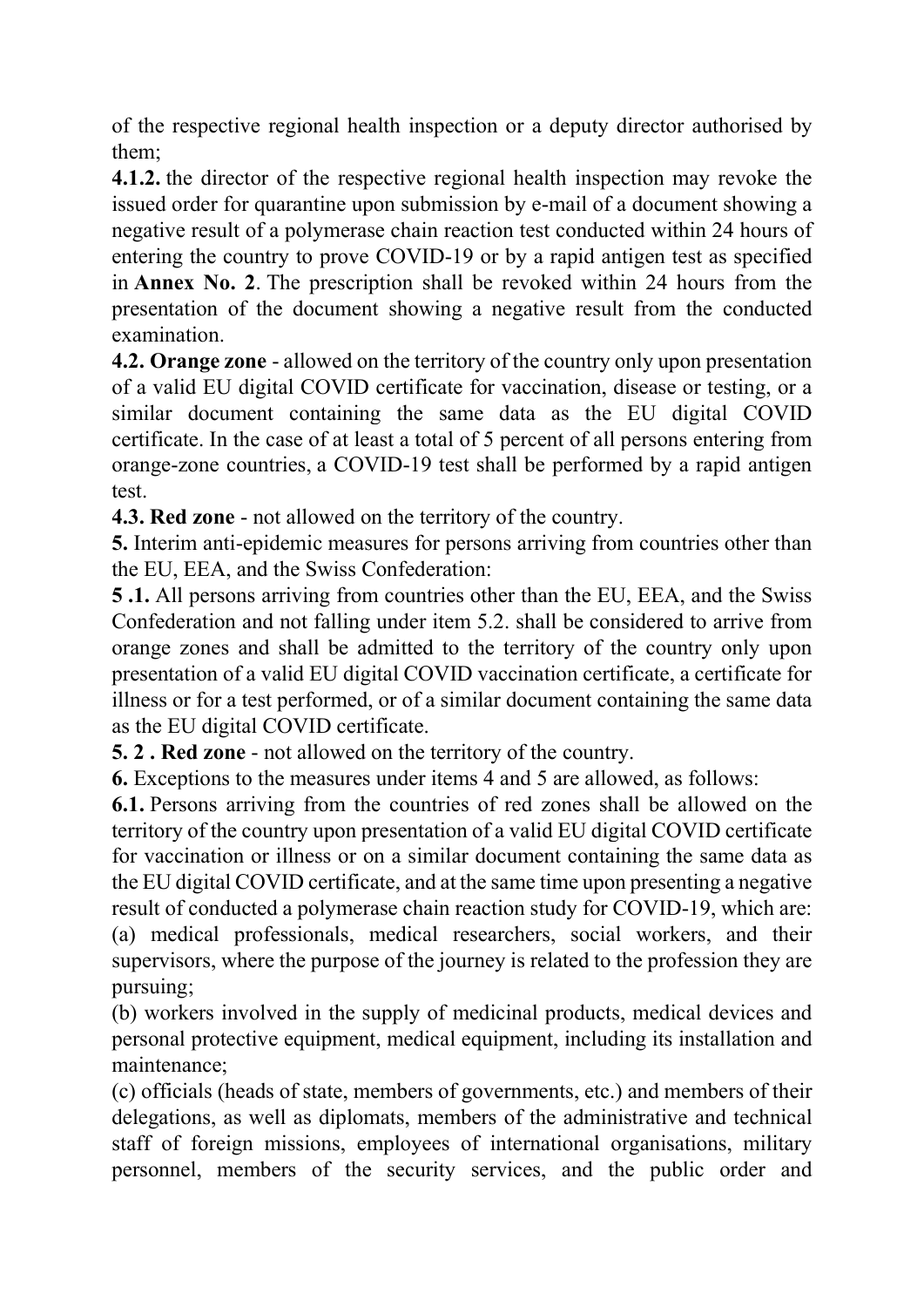humanitarian workers in the performance of their duties, as well as members of their families;

d) persons travelling for humanitarian reasons within the meaning of § 1, item 16 of the additional provisions of the Law on Foreigners in the Republic of Bulgaria; e) representatives of the trade, economic, and investment activities and persons directly related to the implementation of projects certified under the Investment Promotion Act, analyses of projects of potential investors and other activities relevant to the economy of the country, as well as the members of their families, certified by a letter from the Minister of Economy; persons directly involved in the construction, maintenance, operation and safety of the strategic and critical infrastructure of the Republic of Bulgaria, as well as persons engaged in shipbuilding and ship repair, as well as their family members, certified by a letter from the Minister responsible for the respective activity. The letter of the respective minister shall be submitted to the border control bodies;

(f) seasonal agricultural and tourism workers;

(g) persons travelling for training purposes, as well as persons participating in examination boards, provided that the examination cannot be conducted remotely in an electronic environment;

h) organizers and participants in international sports competitions - for the time of the respective sports event, athletes from abroad coming to the country for a certain trial period; athletes and coaches from abroad arriving in the country to participate in training camps, family members of foreign athletes and coaches, holders of Bulgarian long-stay visa type "D", certified by a letter from the Minister of Youth and Sports, which indicates the names of the persons and the place (address) of their residence in Bulgaria. The letter shall be submitted to the border control authorities;

i) foreign nationals, for receiving a decree under the Bulgarian Citizenship Act for acquired Bulgarian citizenship, certified by a letter of the Ministry of Justice; j) organisers and participants in international cultural events - for the time of the respective cultural event, certified by a letter from the Minister of Culture, in which the names of the persons and the place (address) of their residence in the Republic of Bulgaria are indicated. The letter shall be submitted to the border control authorities.

6.2. Except for the cases under item 6.1, on the territory of the country, persons arriving from countries of red zones shall be admitted with the approval of the Minister of Health or a Deputy Minister authorised by them on the basis of a motivated written proposal of the respective ministry, when required by particularly important specific reasons, applying to these persons specific antiepidemic measures set out in the approval.

7. On the territory of the country shall be admitted, without the need to present documents for COVID-19, persons who are: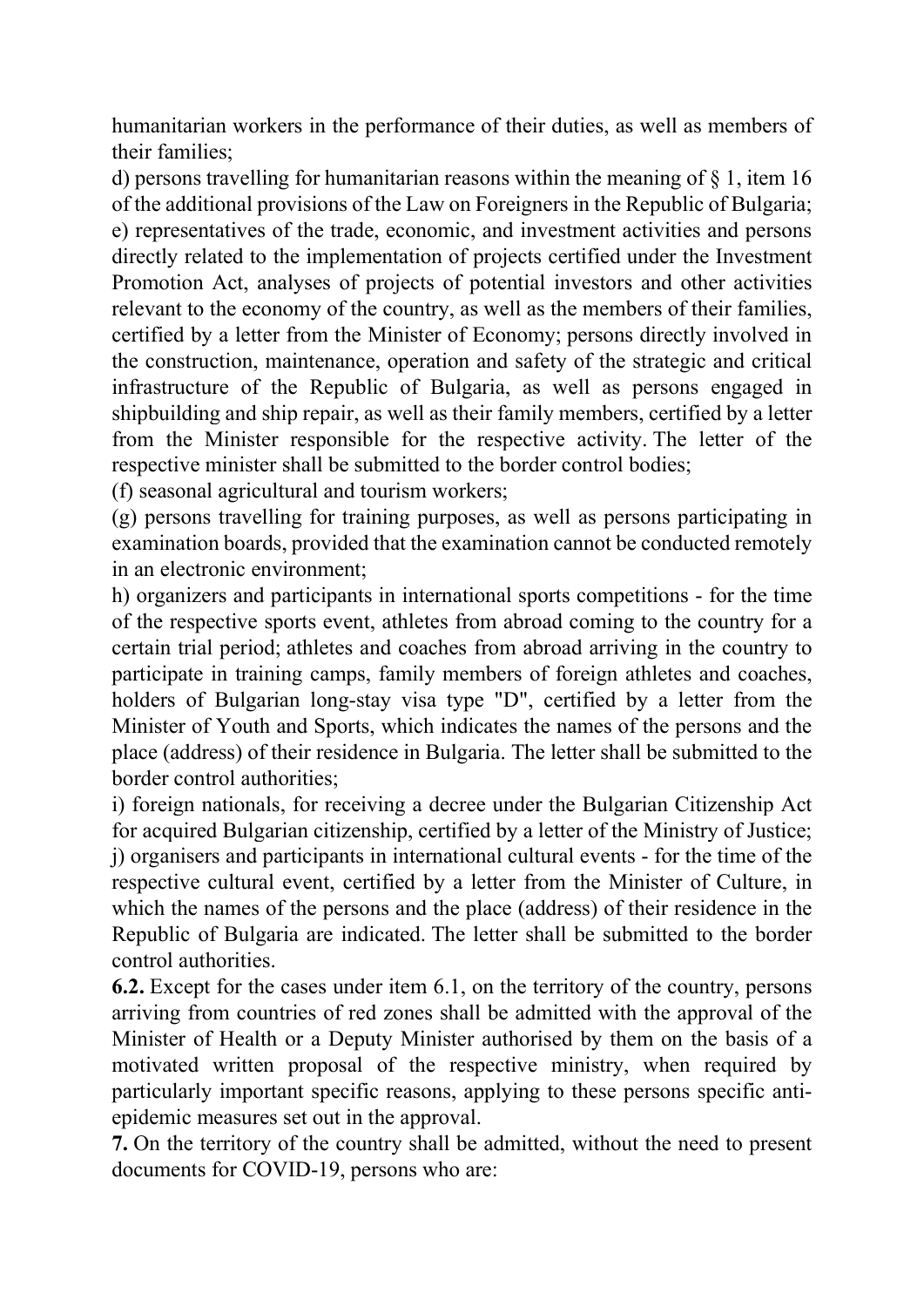(a) bus drivers and stewards engaged in the international carriage of passengers;

b) truck drivers who perform or terminate international transport of goods and goods upon entering the territory of the Republic of Bulgaria;

c) members of the crews of vessels and the persons engaged in the maintenance of the vessels, who upon entering the territory of the Republic of Bulgaria perform their official duties;

d) members of the crew of an aircraft operating flights to and from airports for public use on the territory of the Republic of Bulgaria and the persons engaged in maintenance of aircraft;

e) frontier workers (persons living in the Republic of Bulgaria and traveling daily or at least once a week to a Member State of the European Union, the Republic of Turkey, the Republic of Serbia, or the Republic of Northern Macedonia, in order to pursue an employed or self-employed activity person, as well as persons who live in the indicated countries and travel daily or at least once a week to the Republic of Bulgaria for the purpose of exercising activity as an employed or as a self-employed person);

f) pupils and students living in the Hellenic Republic, the Republic of Turkey, the Republic of Serbia, the Republic of Northern Macedonia and Romania and traveling daily or at least once a week to the Republic of Bulgaria for study purposes, as well as pupils and students living in the Republic of Bulgaria and travel daily or at least once a week to the Hellenic Republic, the Republic of Turkey, the Republic of Serbia, the Republic of Northern Macedonia and Romania for training purposes;

g) persons passing in transit through the territory of the Republic of Bulgaria, in the cases when the immediate departure on the territory of the Republic of Bulgaria can be guaranteed;

h) children up to the age of 12;

i) persons arriving from countries with which the Republic of Bulgaria has reached an agreement for free passage on a reciprocal basis, in accordance with Annex No. 1

8. Bulgarian nationals and persons with the status of permanent, continuous, or long-term residence on the territory of the Republic of Bulgaria and their family members who do not present a document under item 4 or 5 or arrive from a country from the red zones shall be quarantined for a period of 10 days in the home or other place of accommodation in which the person has indicated that he/she will reside, with a prescription issued by the director of the respective regional health inspection or a deputy director authorised by them.

9. The director of the respective regional health inspection may revoke the issued prescription for quarantine of the persons under item 8, upon presentation of a document showing a negative result from a polymerase chain reaction test conducted within 24 hours of entry into the country. of COVID-19 or by a rapid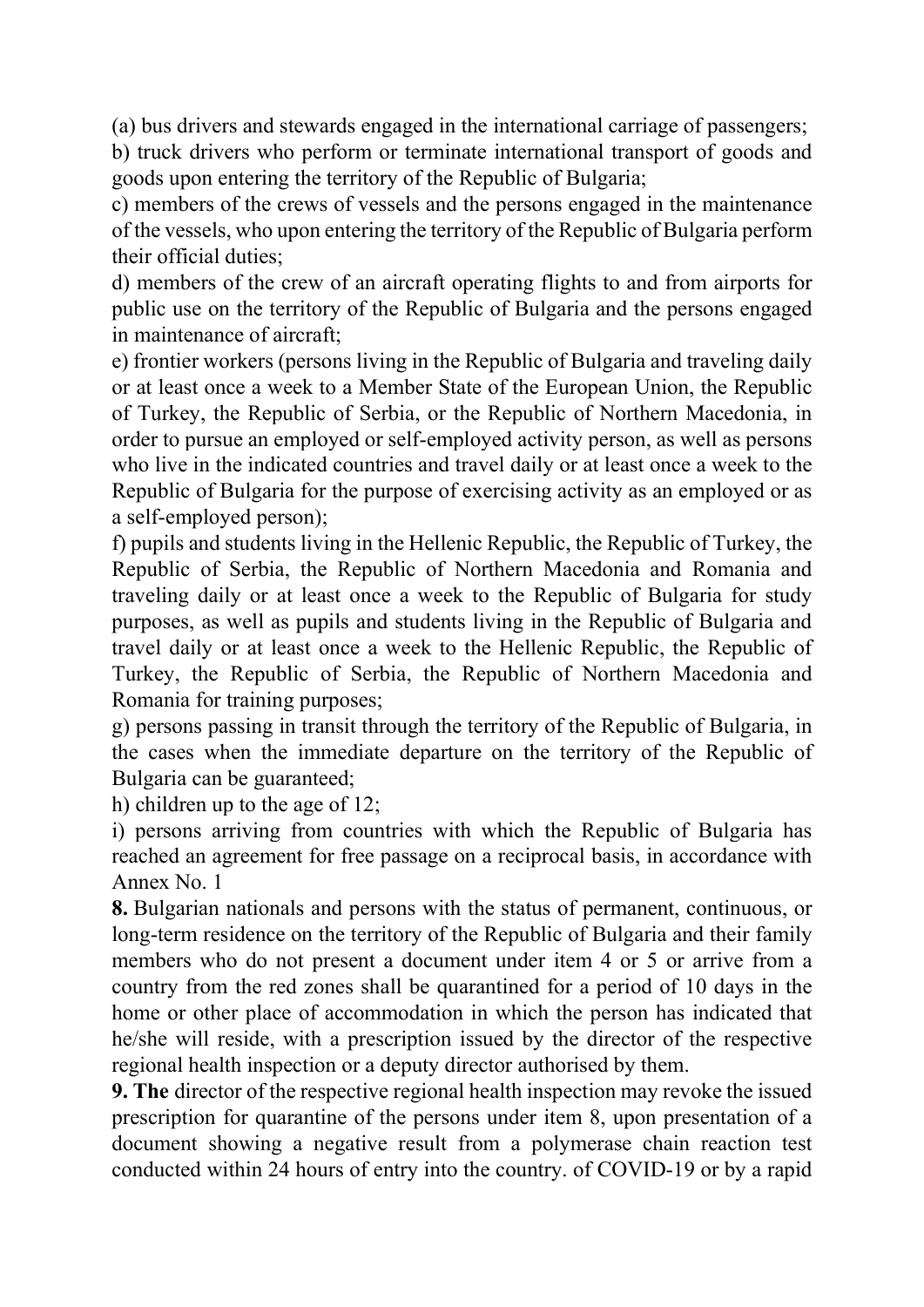antigen test as specified in Annex No. 2. The prescription shall be revoked within 24 hours of the presentation of the document showing a negative test result.

10. The persons, with the exception of those under item 7, shall be admitted on the territory of the Republic of Bulgaria only through the following border checkpoints (BCP): Burgas Airport Border Checkpoint; Varna Airport Border Checkpoint; Plovdiv Airport Border Checkpoint; Sofia Airport Border Checkpoint (Terminal 1 and Terminal 2); Border Checkpoint "Port of Burgas"; Port of Varna Border Checkpoint; Vidin border checkpoint; Vrashka Chuka border checkpoint; Durankulak border checkpoint; Gueshevo border checkpoint; Zlatarevo border checkpoint; Ilinden border checkpoint; Kalotina border checkpoint; Kapitan Andreevo border checkpoint; Captain Petko Voivoda border checkpoint; Kulata border checkpoint; Lesovo border checkpoint; Makaza border checkpoint; Malko Tarnovo border checkpoint; Oltomantsi border checkpoint; Oryahovo border checkpoint; Ruse border checkpoint; Stanke Lisichkovo border checkpoint and Somovit-Nikopol border checkpoint.

11. The Road Infrastructure Agency shall determine the place where the lorry and the driver must stay until the relevant ban is lifted in cases where the drivers of lorries transporting goods and goods destined for other countries due to a ban by a state, border of the Republic of Bulgaria, cannot leave the country.

12. When establishing a passenger with COVID-19 on board an aircraft that has landed on the territory of the Republic of Bulgaria, the cabin crew members serving the passenger with COVID-19 shall not be planned for the next flight by being quarantined for term of 10 days with a prescription issued by the director of the respective regional health inspection or by their deputy director.

13. For the purposes of this order:

13.1. "State (territory) from which the person arrives" means the State (territory) - the starting point of their departure, regardless of the stay associated with their transit through other countries during their movement.

13.2."Valid EU COVID vaccination certificate" or a similar document means a document for a completed vaccination course against COVID-19. The completion of a vaccination course is considered to be the administration of an appropriate number of doses of a COVID-19 vaccine listed in Annex No. 3 and the expiry of a 14-day period from the date of administration of the last dose. The combination of one dose of Vaxzevria / AZD1222 with one dose of the Comirnaty / BNT162b2 vaccine (Pfizer-BioNTech Covid-19 vaccine) is also considered to be a completed vaccination course. The document must contain the names of the person, written in Latin, according to the identity document with which they travel, date of birth, the date on which the last received dose of COVID-19 vaccine has been given, serial number of the dose, and the total number of doses in vaccines that are given twice,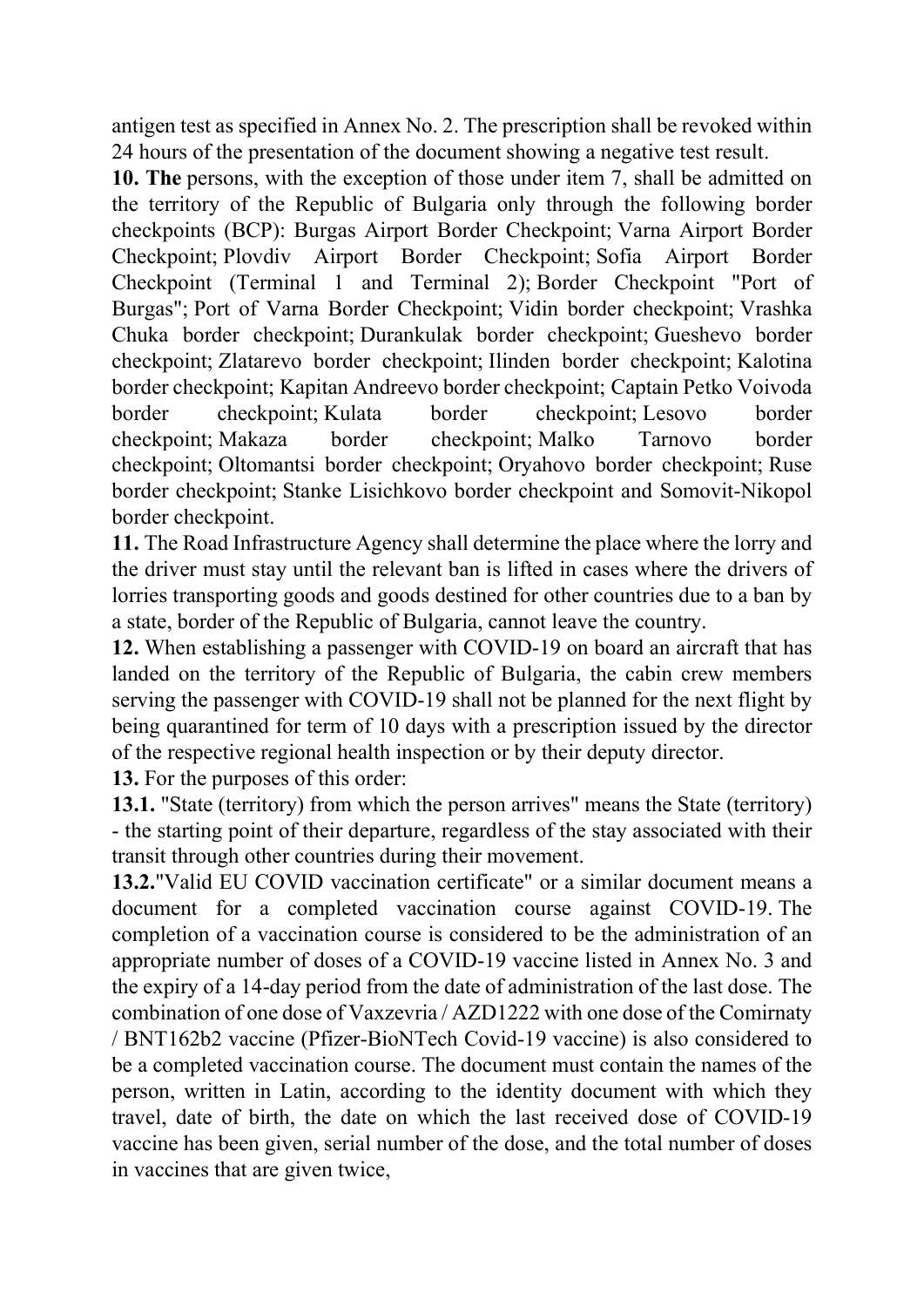13.3." Valid EU COVID certificate" or similar document means a document showing a positive result of a polymerase chain reaction test or a rapid antigen test for COVID-19 - for persons suffering from COVID-19 valid for the period from the 11th to the 180th day, as of the date of the examination entered in the document. The document must contain the names of the person, written in Latin, according to the identity document with which they travel, date of birth, date of the first positive result of NAAT test (for EU certificate) or rapid antigen test (for similar to the certificate of EU document) and a positive result (Positive), details of the medical institution that carried out the study (name, address or other contact details) or of the issuing authority,

13.4." Valid EU COVID test certificate" or similar document means a document showing a negative result from a polymerase chain reaction test performed up to 72 hours before entry into the country or a negative result from a rapid antigen test performed up to 48 hours before entry into the country, as of the date of sampling, entered in the document. The document must contain the names of the person written in Latin, according to the identity document with which they travel, date of birth, type of test, written in Latin method (PCR or RAT) and negative result (Negative), date and time of collection test sample, trade name, and manufacturer of the test (mandatory for rapid antigen tests), name of the laboratory / medical establishment that performed the test, country,

II. Order No. РД-01-416 of 006.2021, supplemented by Order No. РД $-01-467$ / 14.06.2021 and Order No.  $PI - 01 - 498$  / 15.06.2021 shall be revoked.

III . This order shall enter into force on 1 July 2021.

IV . This order shall be published on the website of the Ministry of Health.

This order shall be subject to appeal within one month from its publication on the website of the Ministry of Health, before the relevant administrative court under the Administrative Procedure Code.

#### DR. STOYCHO KATSAROV

Minister of Health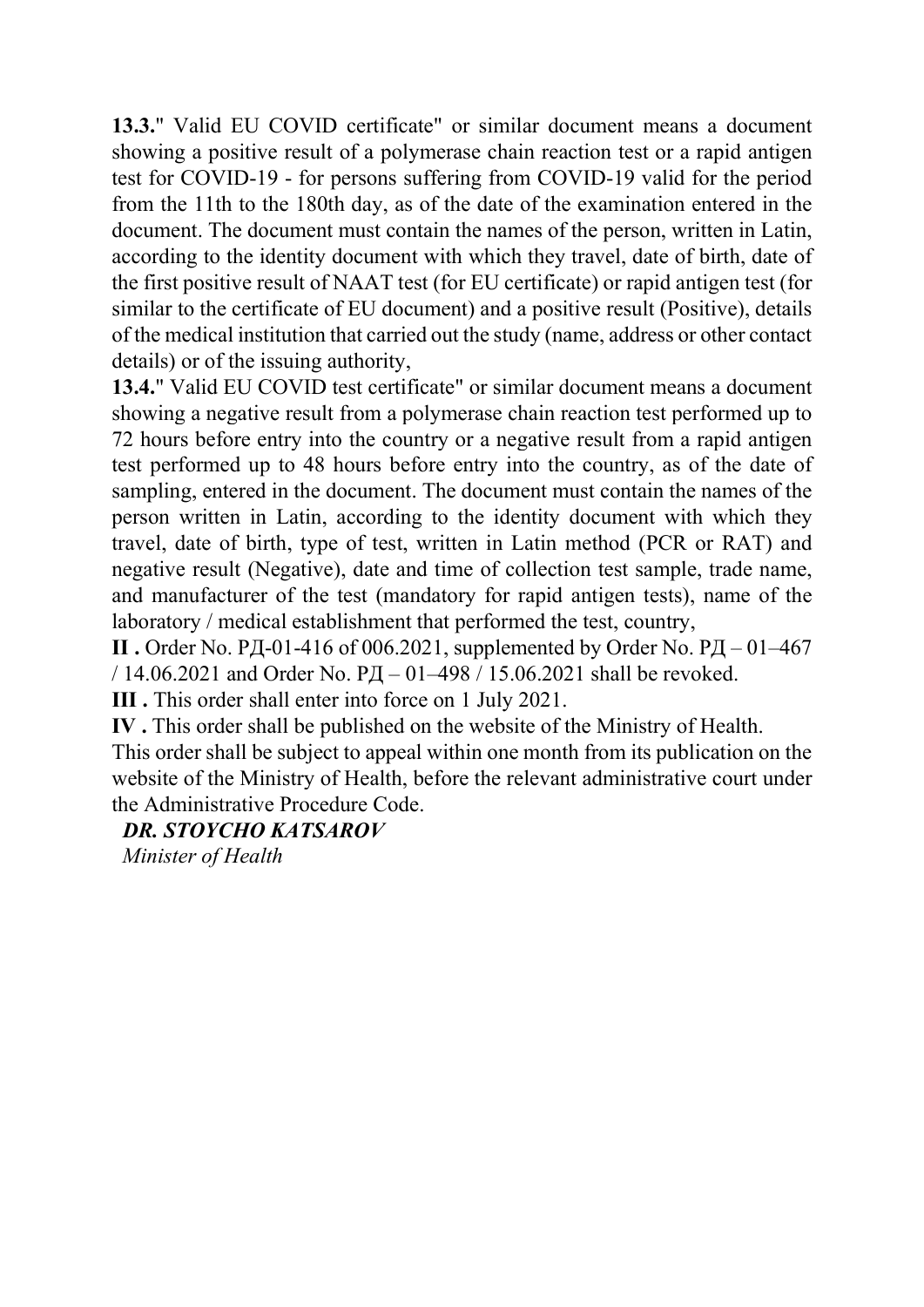#### Annex No. 1 to items I, 3 and 7

#### List of countries by colour zones and countries with a reciprocal basis

#### Green area:

Austria, Germany, Estonia, Iceland, Lithuania, Luxembourg, Malta, Poland, Slovakia, Hungary, Finland, Croatia, Greece, Denmark, Italy, Slovenia, France, Norway, Republic of San Marino, Principality of Andorra, Principality of Monaco, Vatican City State.

#### Orange area:

All countries outside the green and red zone.

#### Red zone:

India, Bangladesh, Nepal, Myanmar, Bhutan, Sri Lanka, Maldives, Brazil, Republic of South Africa, Republic of Botswana, United Republic of Tanzania, Seychelles, Republic of Namibia, Republic of Zambia, Tunisia, Oman, Malaysia, Republic of Mongolia The Republic of Chile, the Oriental Republic of Uruguay, the Republic of Argentina, the Federative Republic of Brazil, the Republic of Paraguay, the Multinational State of Bolivia, the Republic of Peru, the Republic of Costa Rica, the Republic of Guatemala, Belize, the Republic of El Salvador, the Republic of Cuba and the Dominican Republic.

Countries with which the Republic of Bulgaria has reached an agreement on free passage on a reciprocal basis:

Romania, Czech Republic.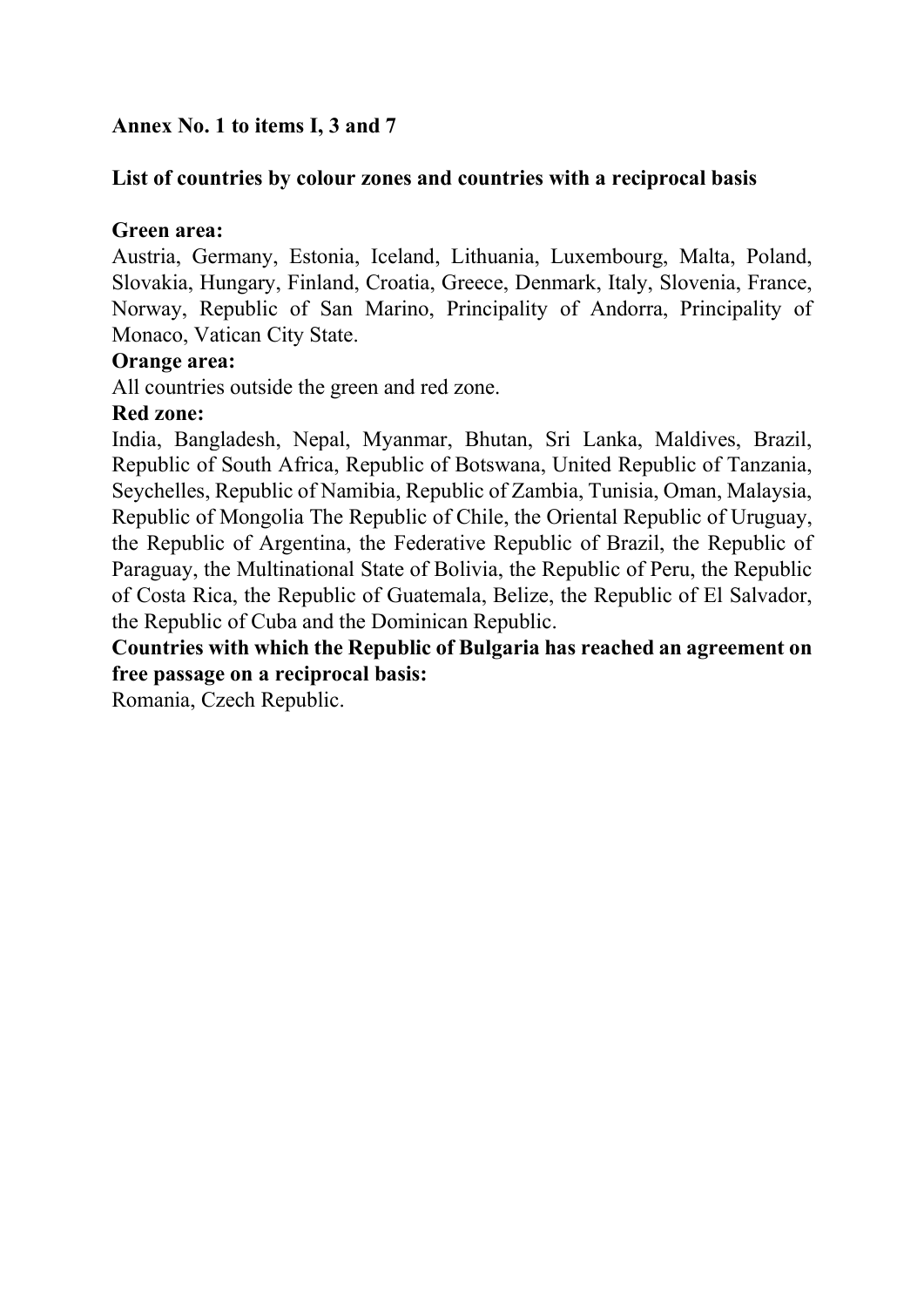# Annex No. 2 to items I, 4.1.2 and 9

| Name of the test                                                              | Manufacturer                          |  |
|-------------------------------------------------------------------------------|---------------------------------------|--|
| COVID-VIRO® Rapid antigen test<br>COVID-19                                    | <b>AAZ-LMB</b>                        |  |
| Panbio ™ COVID-19 Ag Rapid Test                                               | <b>Abbott Rapid Diagnostics</b>       |  |
| Flowflex SARS-CoV-2<br>Antigen Rapid Test                                     | ACON Laboratories, Inc.               |  |
| AESKU.RAPID SARS-CoV-2                                                        | AESKU.DIAGNOSTI CS GmbH &<br>Co, KG A |  |
| AMP Rapid Test SARS-CoV-2 Ag                                                  | <b>AMEDA Labordiagnostik GmbH</b>     |  |
| Novel Coronavirus 2019- nCoV<br>Antigen Test (Colloidal Gold)                 | Beijing Hotgen Biotech Co., Ltd.      |  |
| COVID-19 Antigen Rapid Test                                                   | Hangzhou AllTest Biotech Co., Ltd     |  |
| SARS-CoV-2 Antigen Rapid Test<br>Kit (Colloidal Gold<br>immunochromatography) | Beijing Lepu Medical Technology       |  |
| <b>BIOSYNEX COVID-19 Ag BSS</b>                                               | <b>BIOSYNEX SA</b>                    |  |
| CerTest SARS-CoV-2 CARD TEST                                                  | CerTest Biotect SL                    |  |
| Coretests COVID-19 Ag Test                                                    | Core Technology Co., ltd              |  |
| DIAQUICK COVID -19 Ag<br>Cassette                                             | <b>DIALAB</b> GmbH                    |  |
| <b>GENEDIA W COVID-19 Ag</b>                                                  | Green Cross Medical Science Corp      |  |
| Wondfo 2019-nCoV Antigen Test<br>(Lateral Flow Method)                        | Guangzhou Wondfo Biotech Co., Ltd     |  |
| COVID-19 Antigen Rapid Test Kit                                               | Hangzhou Clongene Biotech Co., Ltd.   |  |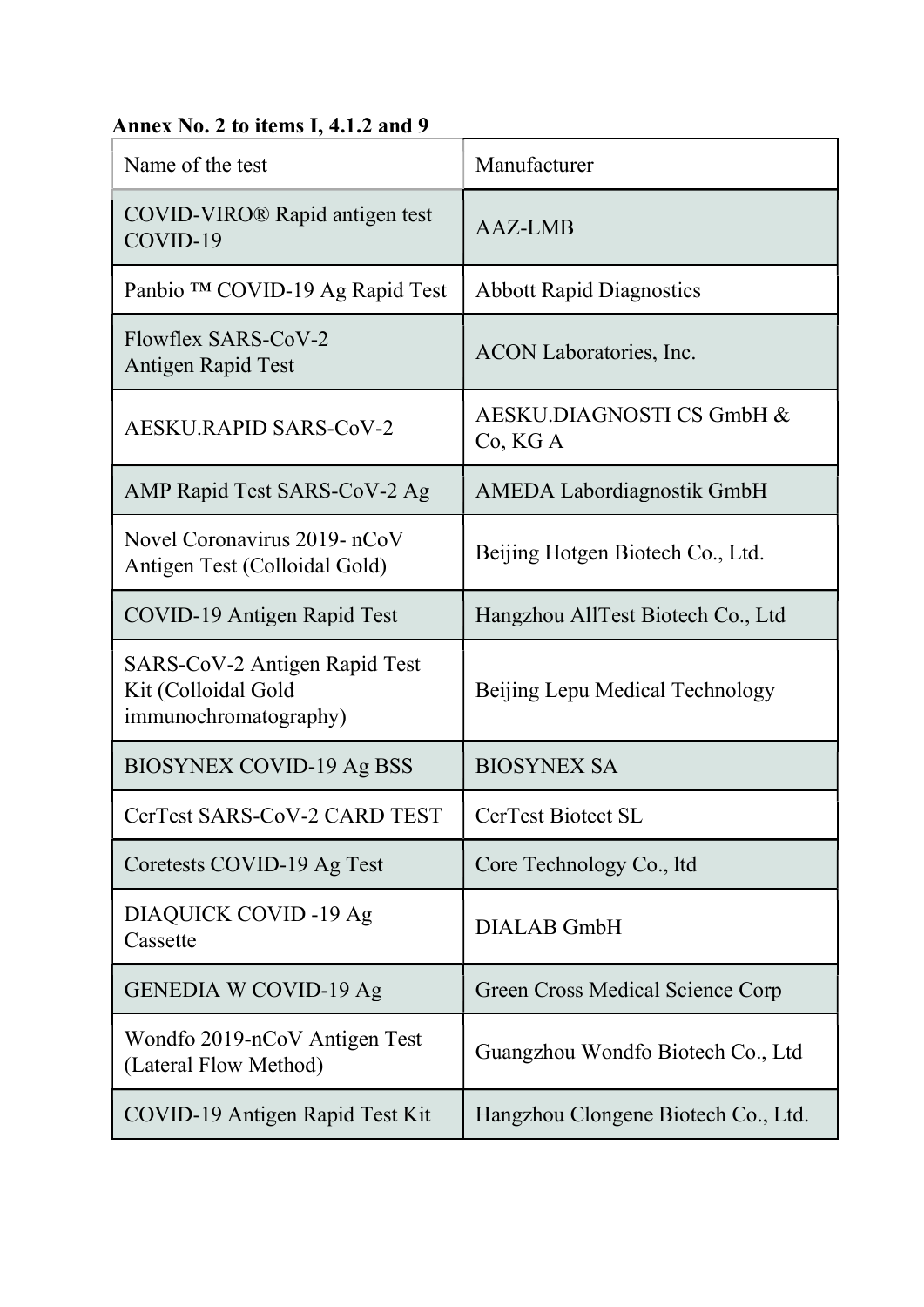| Coronavirus Ag Rapid Test Cassette<br>(Swab)       | Healgen Scientific Limited                    |
|----------------------------------------------------|-----------------------------------------------|
| HUMASIS COVID-19 Ag test                           | Humasis Co. Ltd.                              |
| COVID-19 Rapid Antigen<br>Test (Colloidal Gold)    | Joinstar Biomedical Technology<br>Co. Ltd.    |
| QuickProfile ™ COVID-19<br><b>ANTIGEN Test</b>     | LumiQuick Diagnostics Inc.                    |
| LumiraDx SARS-CoV-2 Ag Test                        | LumiraDX                                      |
| MEDsan® SARS-CoV-2 Antigen<br>Rapid Test           | <b>MEDsan GmbH</b>                            |
| Rapid SARS-CoV-2 Antigen<br><b>Test Card</b>       | <b>MP</b> Biomedicals                         |
| NADAL COVID -19 Ag Test                            | nal von minden GmbH,                          |
| PCL COVID19 Ag Rapid FIA                           | PCL Inc                                       |
| Sofia 2 SARS Antigen FIA                           | <b>Quidel Corporation</b>                     |
| BIOCREDIT COVID-19 Ag -<br>SARS-CoV 2 Antigen test | Rapigen Inc.                                  |
| SARS-CoV-2 Antigen Rapid<br>Test                   | Roche (SD BIOSENSOR)                          |
| COVID-19 Rapid Antigen<br>Test Kit (Swab)          | <b>Safecare Biotech</b><br>Hangzhou Co.       |
| STANDARD F COVID-19 Ag FIA                         | SD BIOSENSOR, Inc.                            |
| STANDARD Q COVID-19 Ag Test                        | SD BIOSENSOR, Inc.                            |
| SARS-COV-2 Antigen test Kit<br>(colloidal gold)    | <b>Shenzen UltraDiagnostics Biotec</b><br>Co. |
| SARS-CoV-2 Ag Diagnostic                           | Shenzhen Watmind Medical Co., Ltd             |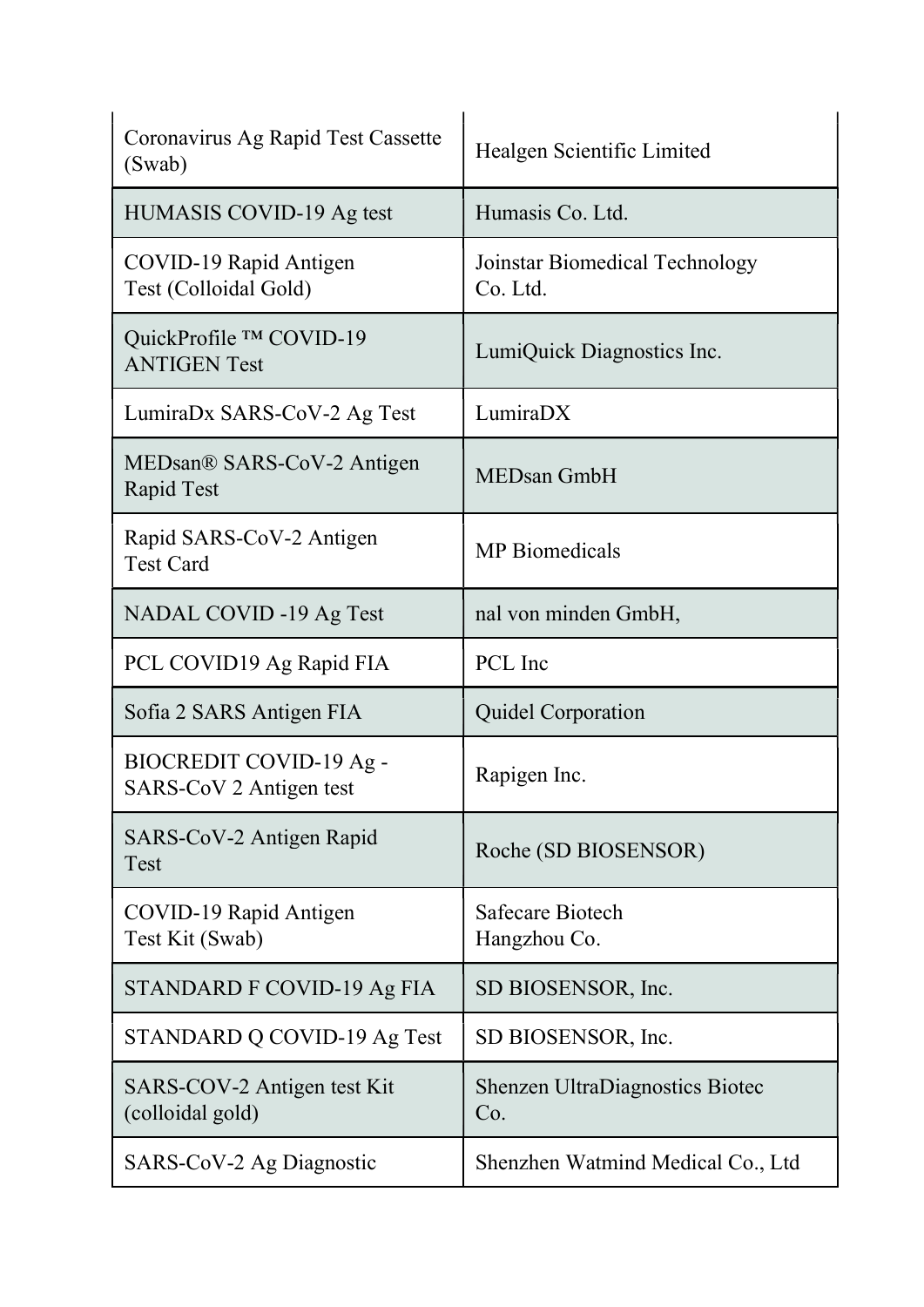| Test Kit (Colloidal Gold)                       |                                       |
|-------------------------------------------------|---------------------------------------|
| <b>CLINITEST Rapid COVID-19</b><br>Antigen Test | Siemens Healthineers                  |
| <b>TODA CORONADIAG Ag</b>                       | <b>TODA PHARMA</b>                    |
| Rapid SARS-CoV-2 Antigen Test<br>Card           | Xiamen Boson Biotech Co.              |
| Coronavirus Ag Rapid Test Cassette<br>Swab)     | Zhejiang Orient Gene Biotech Co. Ltd. |

# Annex No. 3 to item I, 13.2

| Trade name of the vaccine<br>according to the EU marketing<br>authorization / WHO list | Name of the manufacturer /<br>marketing authorization holder | Completed<br>vaccination<br>course |
|----------------------------------------------------------------------------------------|--------------------------------------------------------------|------------------------------------|
| Comirnaty / $\frac{1}{2}$ BNT162b2<br>Pfizer-BioNTech Covid-19<br>vaccine)             | <b>BioNTech Manufacturing GmbH</b><br>/ Pfizer-Biontech      | 2 doses                            |
| Vaxzevria / AZD1222                                                                    | AstraZeneca AB                                               | 2 doses                            |
| $-$ /AZD1222                                                                           | SK Bioscience Co. Ltd.                                       | 2 doses                            |
| <b>COVID-19 VACCINE</b><br>Modern / $mRNA-1273$                                        | <b>MODERN BIOTECH</b>                                        | 2 doses                            |
| Janssen / Ad26.COV2.S                                                                  | Janssen-Cilag International NV                               | 1 dose                             |
| - / Covishield<br>$(ChAdOx1 nCoV-19)$                                                  | Serum Institute of India                                     | 2 doses                            |
| -/SARS-CoV-2 Vaccine<br>(Vero Cell), Inactivated<br>$(\ln \text{CoV})$                 | Sinopharm / BIBP1                                            | 2 doses                            |